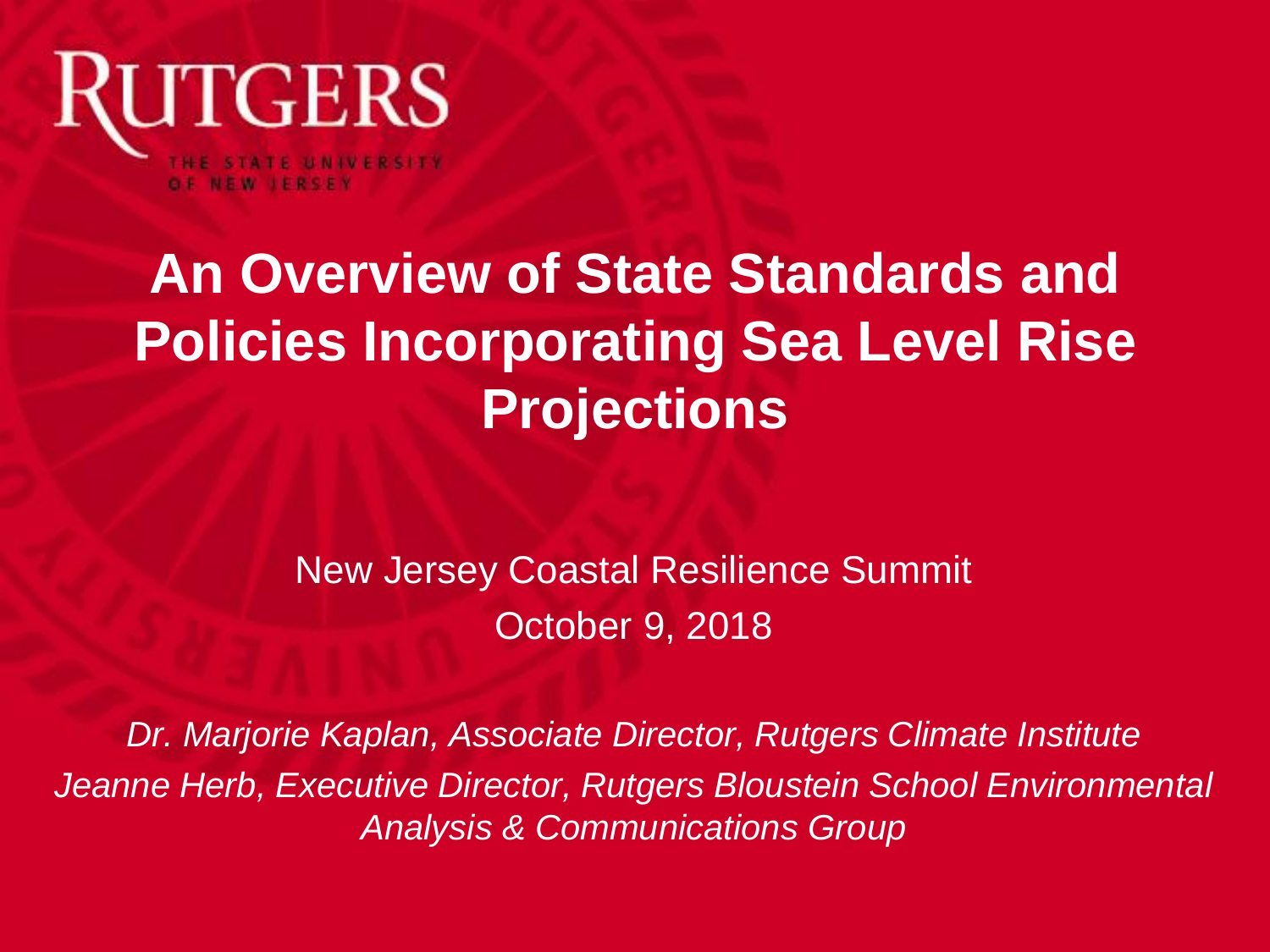

# **Project Scope**

- $\triangleright$  Summarize other states' Sea-Level Rise (SLR) standards and official guidance & provide insights on how they might inform development of a SLR standard in NJ.
- $\triangleright$  Examine efforts in other states that have 1) adopted sea-level rise projections, and/or 2) have statutes, regulations, or policies that require consideration of sealevel rise into planning, design, or decision-making on the part of state and local agencies and governing bodies.
- $\triangleright$  Information to be collected about other states' SLR standards will include:
	- o what standards or official guidance have been established in other states participating in the federal CZM program;
	- o Enabling authority;
	- o Science basis and background to support the establishment of SLR standards;
	- o Nature of how standards or official guidance are structured and implemented;
	- o Any documented or reported outcomes and evaluation of impact, including public opinions, etc.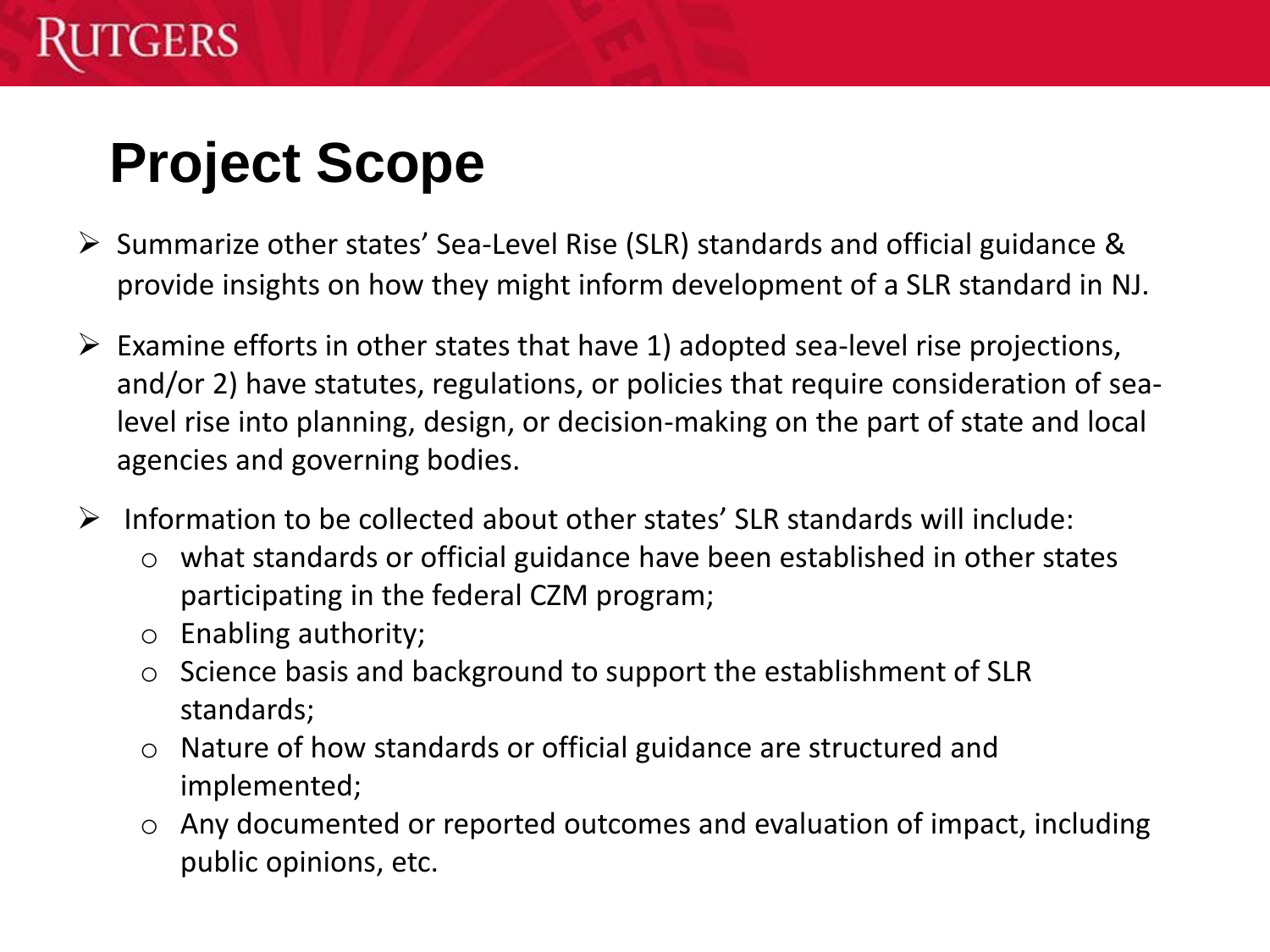### **What the project is and is not**

- A summary analysis of state level SLR standards and policies, along with illustrative examples of those policies in other states.
	- Authoritative direction at the state level
	- May include guidance if it is tied to authoritative direction
	- Partnership effort with NJCMP in the DEP Office of Coastal and Land Use Planning (funding support + collaboration)

#### $\triangleright$  Does not include:

GERS

- Exhaustive inventory of all states' resilience activities
- Guidance without authoritative direction
- Resilience or SLR policies at other jurisdictional levels
- Other resilience policy considerations (e.g., financing, local government mandates, other hazards, etc.)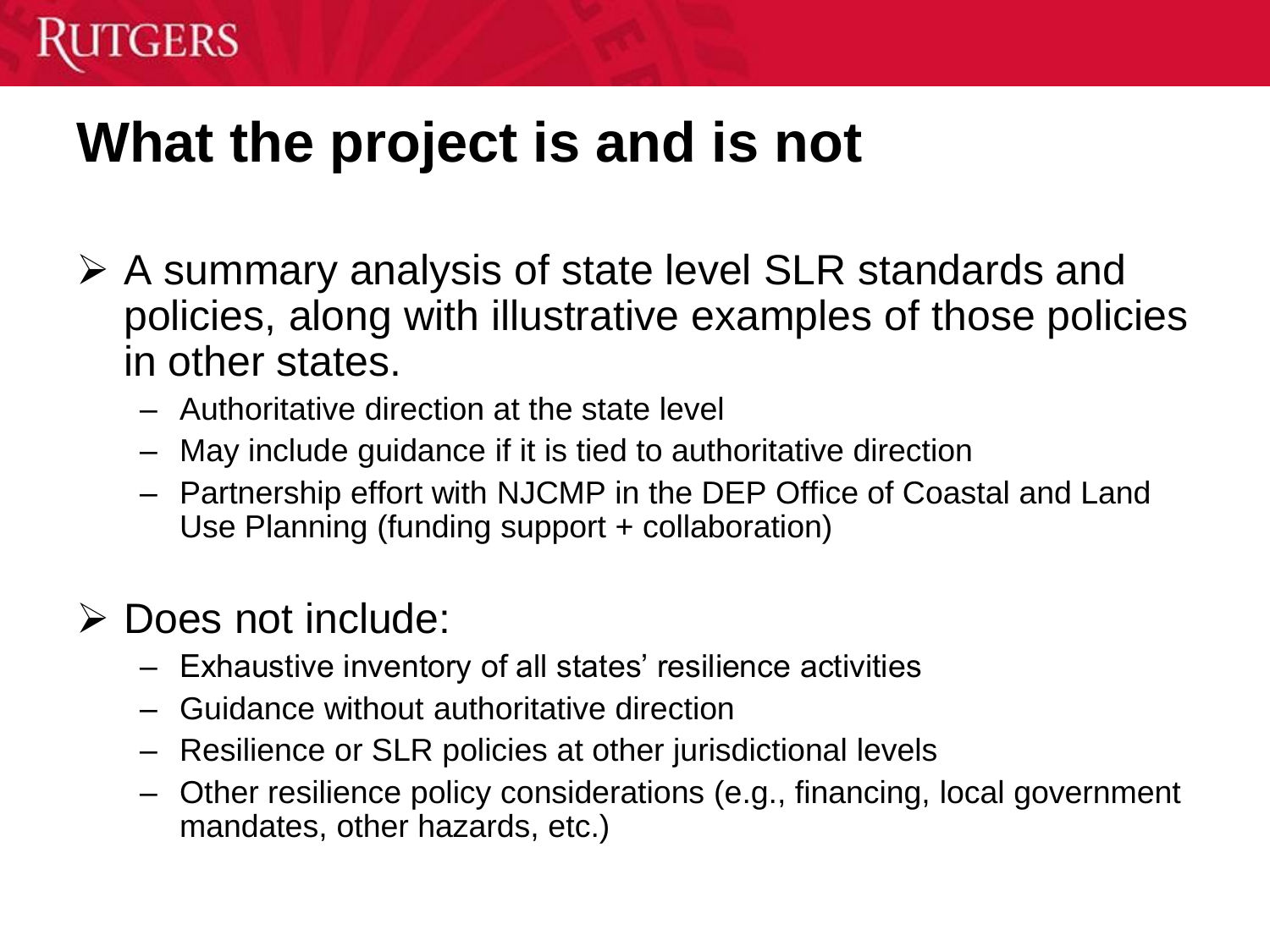### **Targeted States**

| <b>California</b> | Connecticut | <b>Delaware</b>      |
|-------------------|-------------|----------------------|
| Florida           | Hawaii      | Louisiana            |
| <b>Maine</b>      | Maryland    | <b>Massachusetts</b> |
| <b>New York</b>   | Oregon      | <b>Rhode Island</b>  |
| <b>Texas</b>      | Virginia    | Washington           |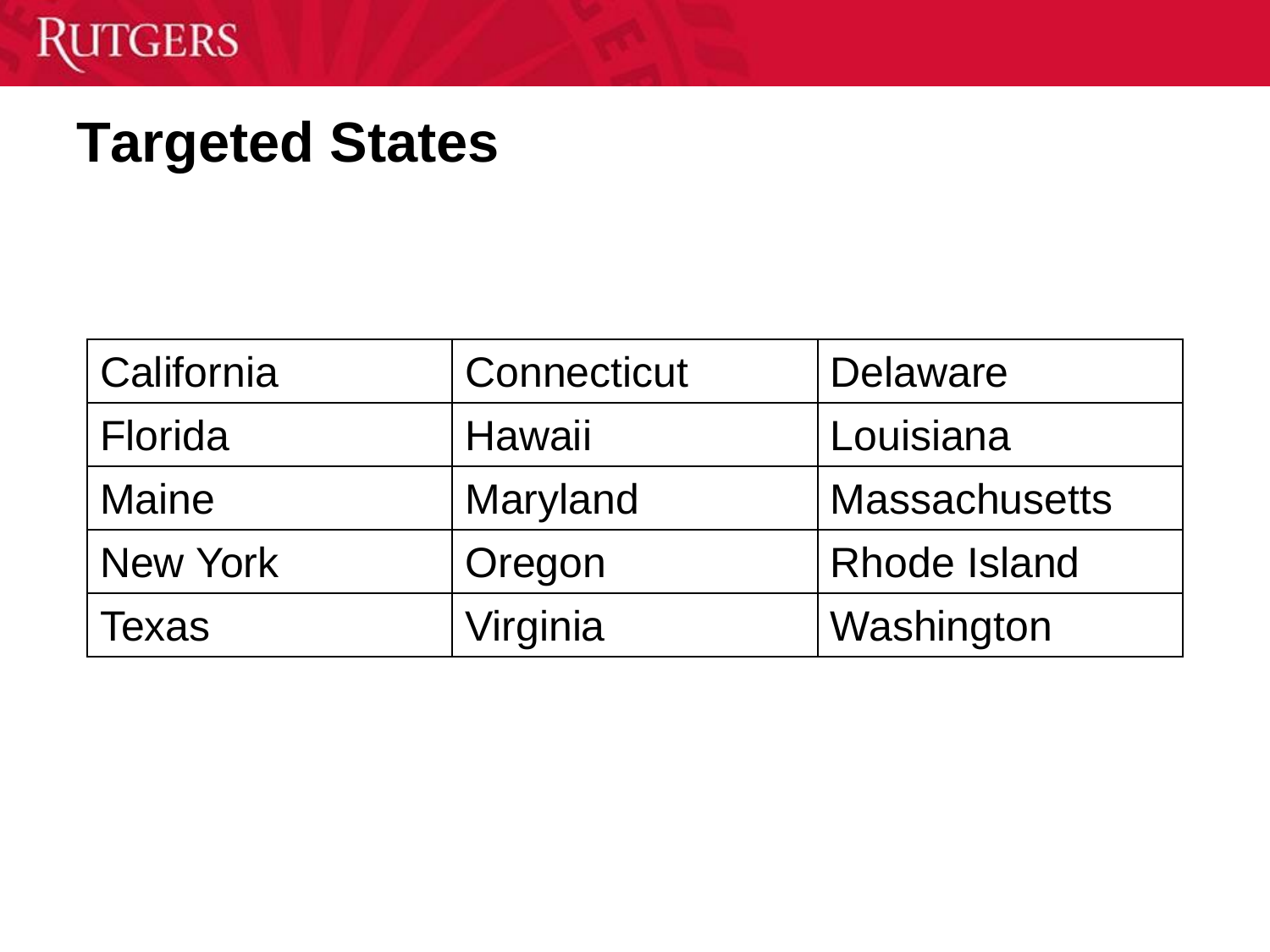# **Information Collection**

- 1. What is the technical nature of each state's SLR projections?
- 2. What was the process by which SLR projections were developed?
- 3. How are any SLR standards or guidance communicated to end-users?
- 4. Did any data on cost-benefit or avoided costs go into development of the projections?
- 5. Is there guidance/framework/tools for agencies to use when applying the SLR standards in programs?
- 6. What is the nature of the underlying authority to enable the SLR projections?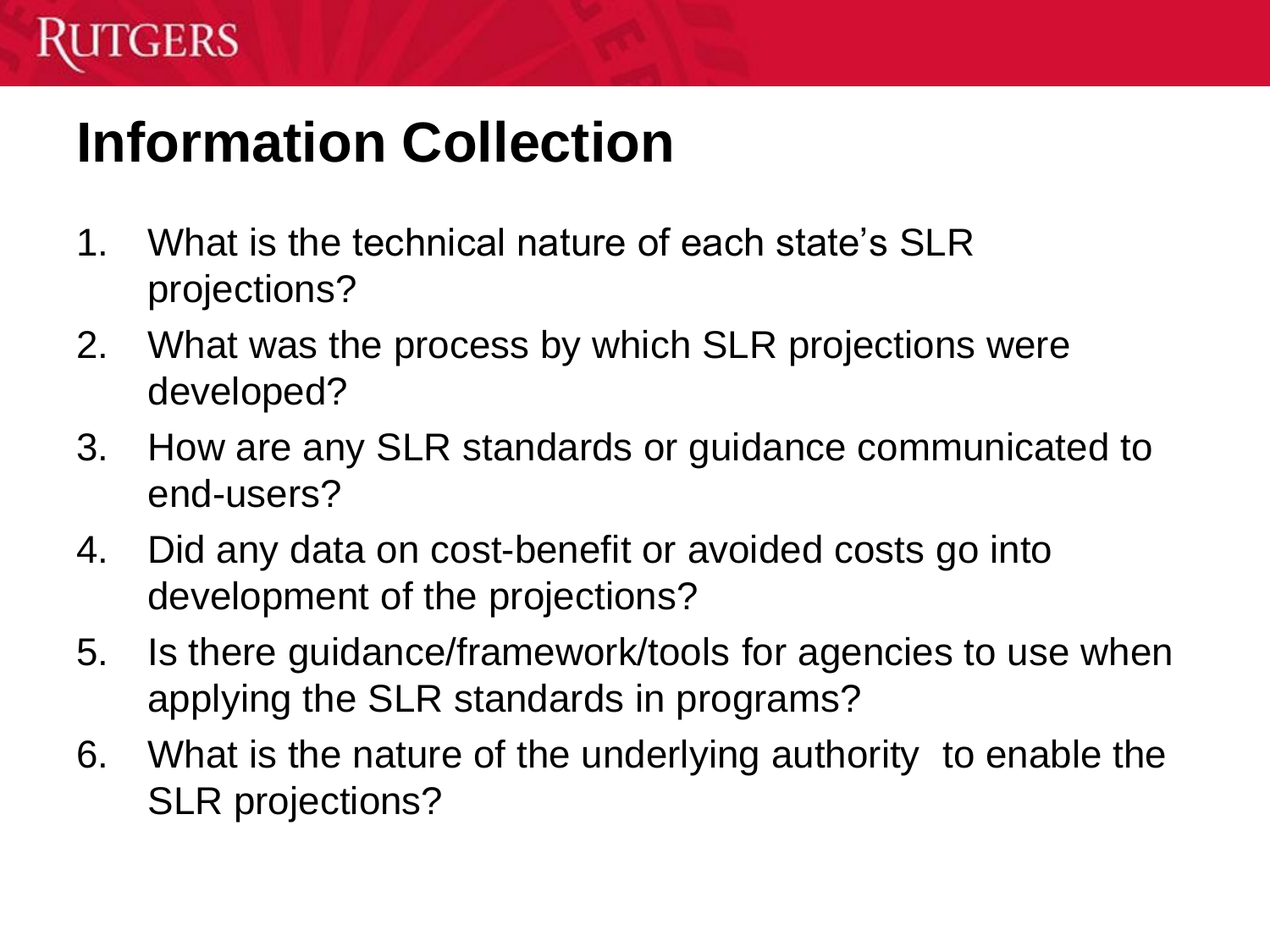## **Information Collection**

- 7. What programmatic areas are the SLR standards applied to? Is the SLR underlying authority supported by other programmatic authority?
- 8. Is application of the SLR projections enforceable? Is there any surveillance of compliance or monitoring reporting requirements?
- 9. How is implementation of the SLR projections managed within government? Are there any incentives for agencies to comply?
- 10. How long have policies been in place? What feedback has been given with respect to ease of implementation, utility, costs or benefits?
- 11. Are there any data or studies done on program benefits vs. costs?
- 12. How does the program integrate with Federal programs related to flood risk reduction in coastal areas?
- 13. Are SLR standards conveyed to non-state agencies such as local governments, MPOs, etc.?
- 14. What have been the biggest programmatic challenges?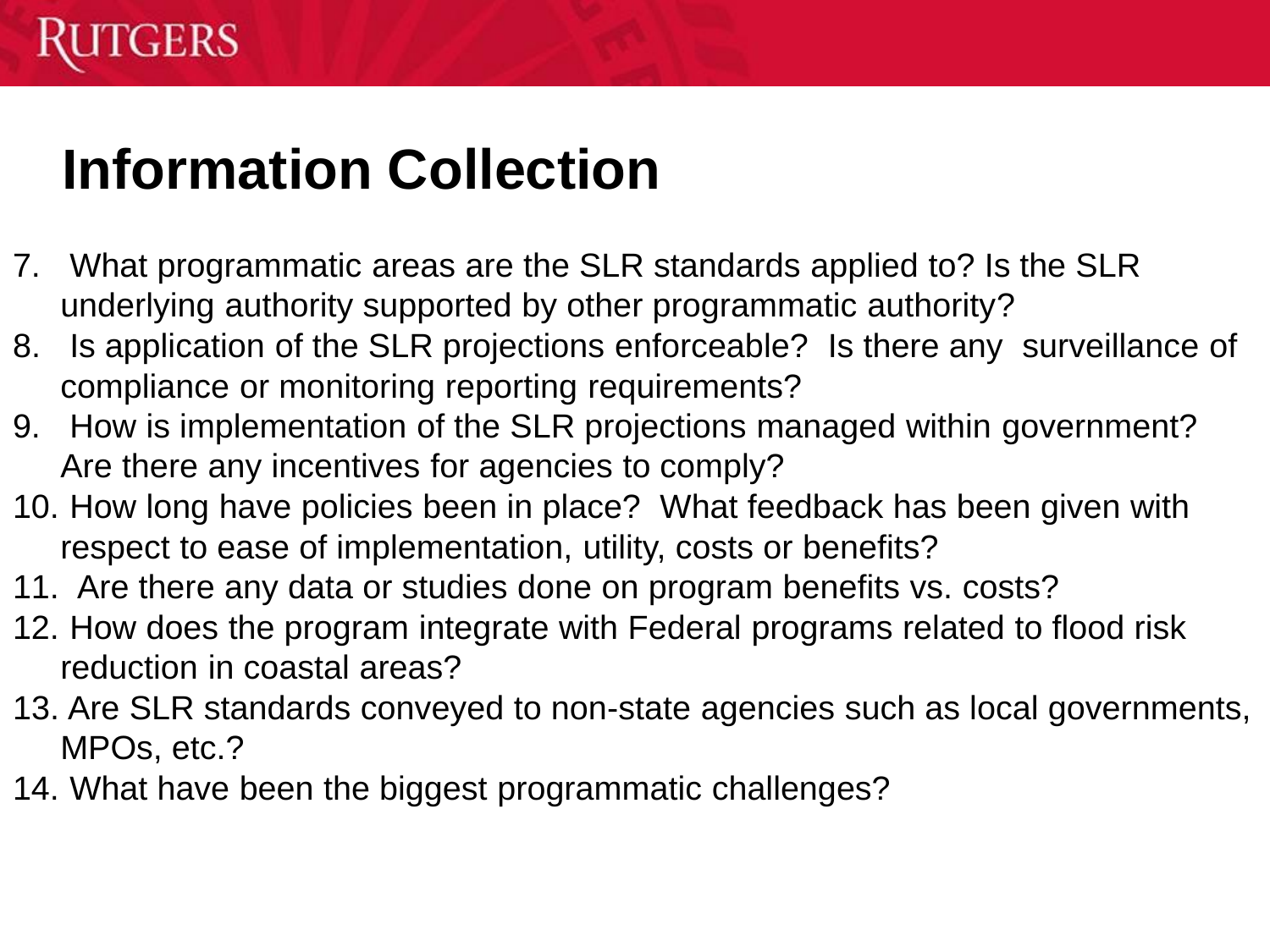

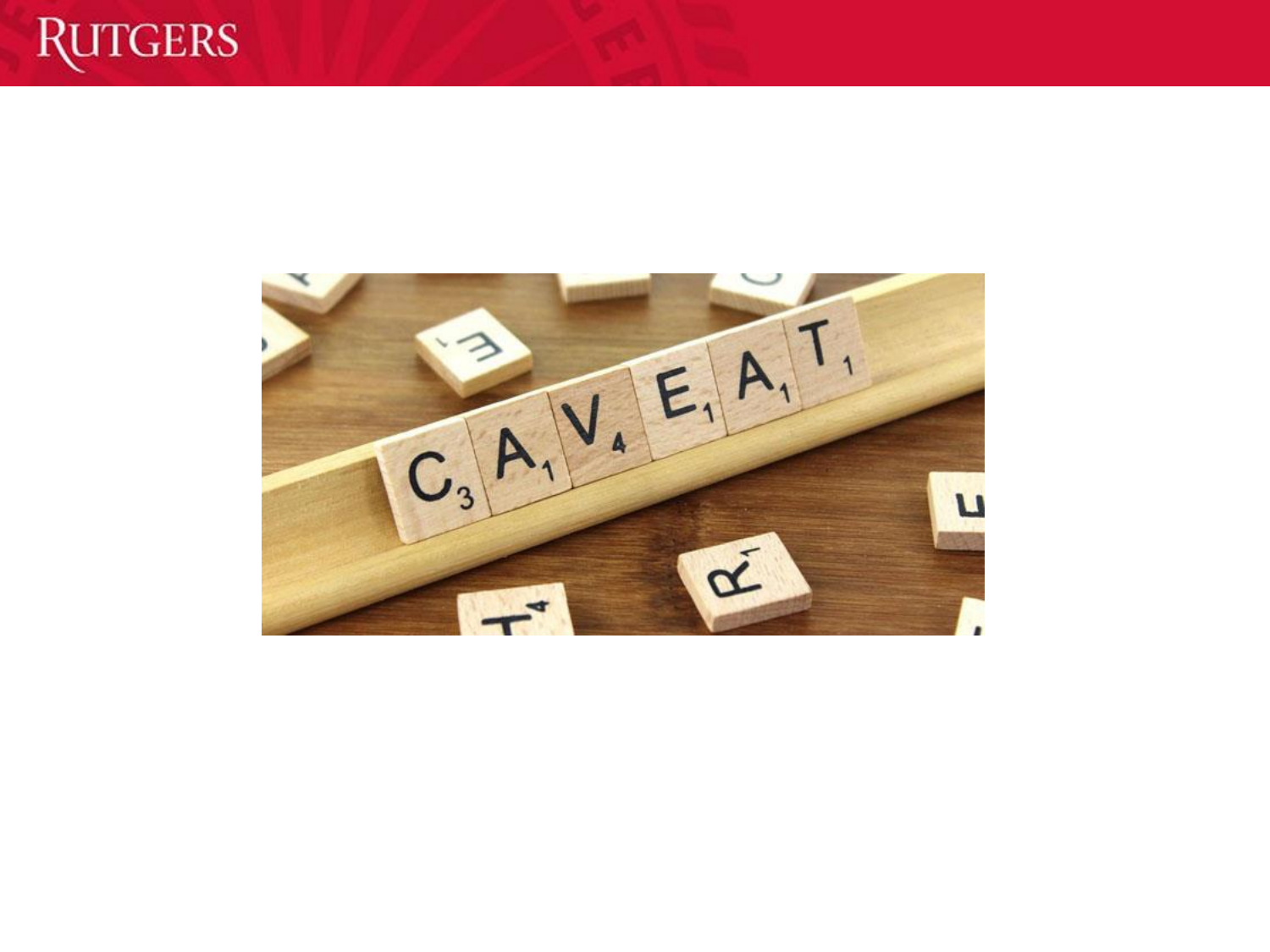#### States are generally...

- 1. Creating deliberative processes to establish SLR adaptation standards;
- 2. Building partnerships with the science community to ensure that SLR adaptation standards are science-informed;
- 3. Committing themselves to revise their SLR standard as science is updated;
- 4. Developing guidance for applying SLR standards (regardless of whether the end user is state agencies, local governments, private sector, other public authorities);
- 5. Undertaking outreach and education to the general public regarding their SLR standards and policies.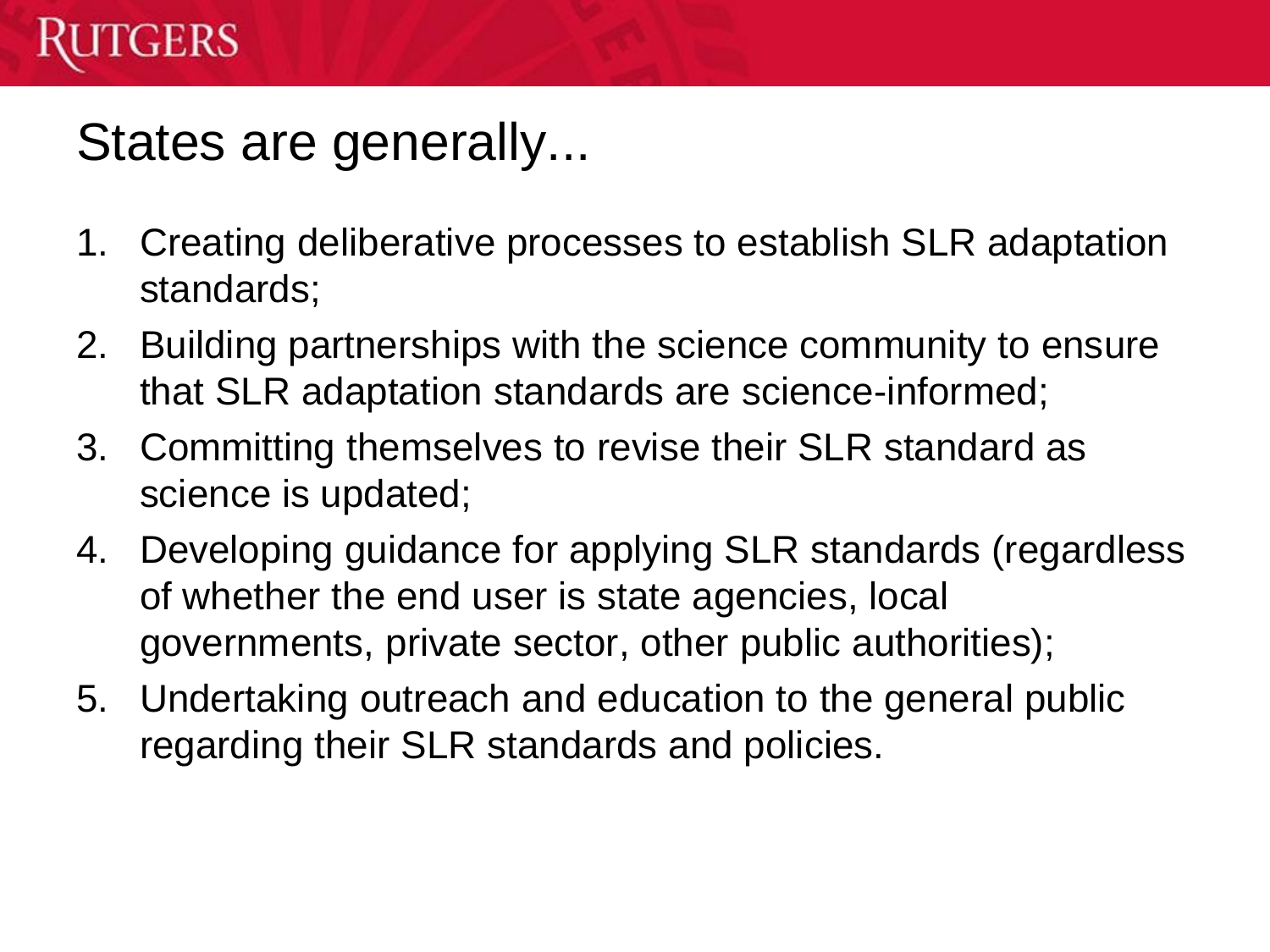#### States sometimes are….

- 1. Applying different authorities to implement a scienceinformed SLR standard;
- 2. Developing their science-informed standards acknowledging global science (IPCC) but moving towards more localized science;
- 3. Considering impacts to vulnerable populations;
- 4. Directing state agencies to **consider** SLR as part of planning, regulatory and capital infrastructure spending and assessment of state facilities/assets;
- 5. Encouraging or directing local governments to **consider** SLR in planning (but not setting a mandatory standard).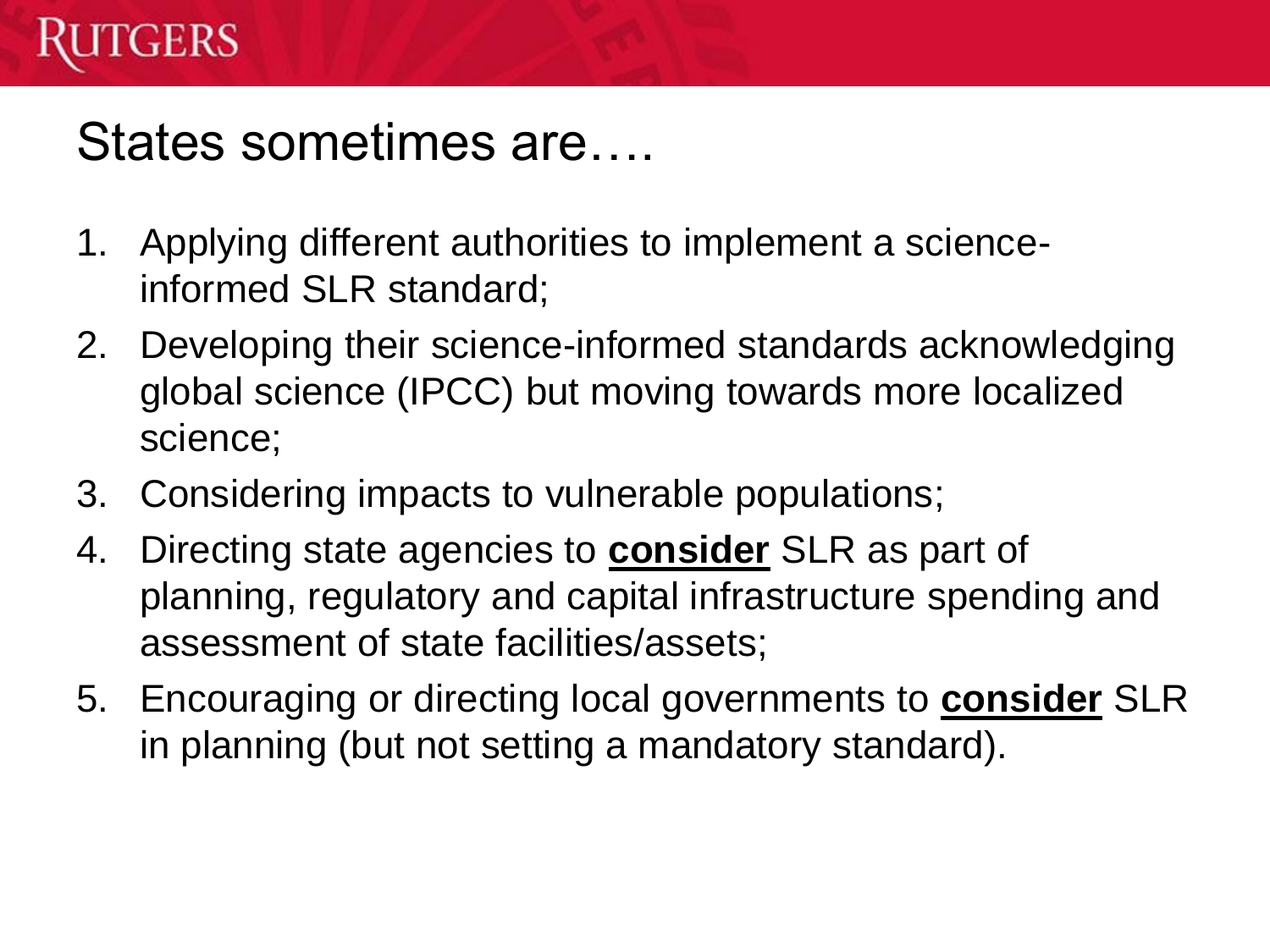

#### States do not seem to be consistently….

- Integrating cost benefit analyses in development and/or implementation of their SLR standards;
- Directing adoption of a SLR standard as a mandatory provision (regardless of whether the target is state agencies, local jurisdictions, private sector) with notable exceptions;
- Considering cumulative impacts.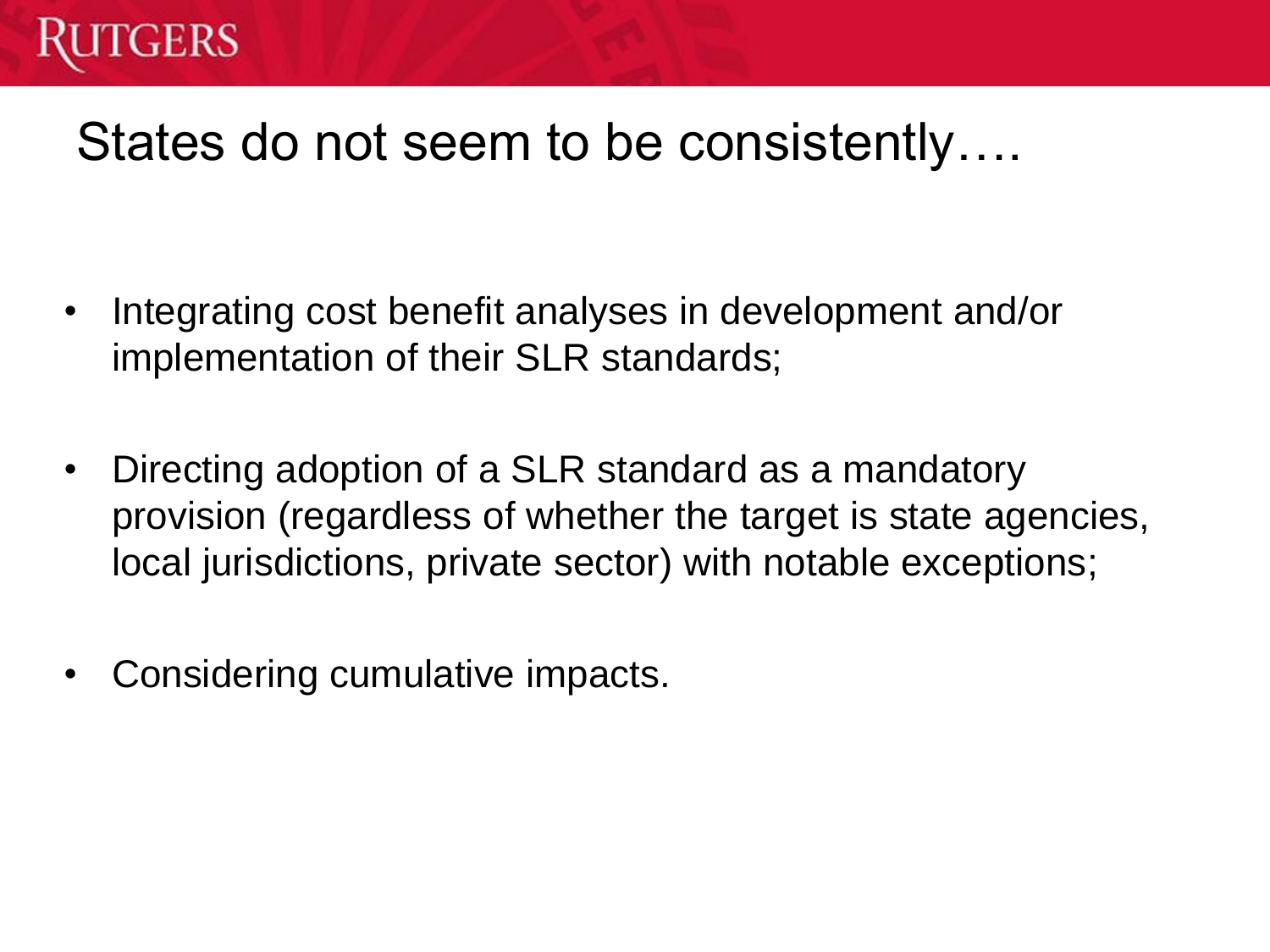#### **GERS**

# **Existing Building Blocks in New Jersey**

- Demonstrated Need
- Supportive constituency
- Ready made science
- Guidance and decision support tools under enhancement
- SoVI analyses under enhancement
- Professional continuing education
- Innovative authority
- Ongoing dialogue @ MLUL reform